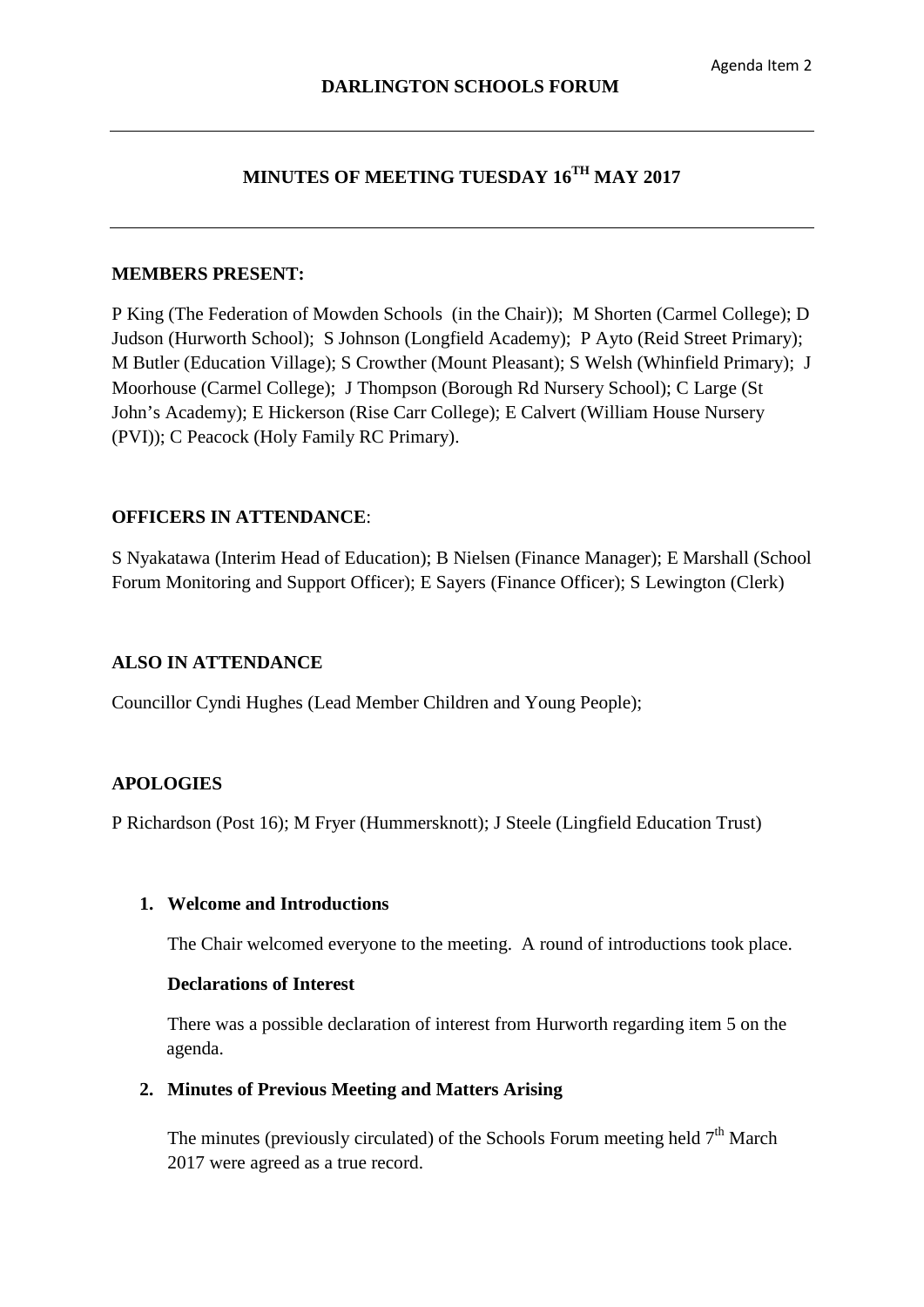#### **Matters Arising**

Points were raised relating to item 9 from the minutes previously circulated regarding the LAPP budgets and discussion followed.

Steve Nyakatawa updated the Forum that a meeting had taken place with Red Hall Primary and work is in progress regarding setting up service level agreement arrangements for the proposed service.

It was mentioned that there had been a strength of feeling and frustration at the Primary Heads meeting regarding the use of the 2016/17 LAPP money, as schools had struggled with their own budgets as they had agreed not to spend the LAPP budget for an interim period of time, this LAPP money has been used to contribute towards the High Needs overspend.

It was asked if the technical issue about the use of revenue funding for the Red Hall service set up costs had been resolved. It was noted that a possible solution had been found if required.

It was mentioned that there is the special provision capital fund allocation of £500,000 over 3 years, announced on 4 March 2017. This is to support local authorities (LAs) to make capital investments in provision for pupils with special educational needs and disabilities. Local authorities can invest in new places and improvements to facilities for pupils with education, health and care (EHC) plans in mainstream and special schools, nurseries, colleges and other provision. This allocation is to meet local need. The local authority must plan and make decisions in consultation with local stakeholders to ensure that the range and quality of provision reflects the needs and aspirations of children and young people in the area. The LA is required to complete and publish a concise plan to show how it is intended to invest this funding. It was noted that this is one off money and whilst it will build places it is not revenue so won't sustain them.

## **3. 2016/17 Budget Update**

The Forum referred to a previously circulated report.

The Finance Manager mentioned that there is an underspend within the budget but this has reduced since Forum's last meeting. There is a year end underspend of £238K to carry forward to the next financial year.

Forum referred to paragraph 10 which detailed the large overspend within the 2016/17 High Needs budget which has been covered by underspend within other budget areas within the overall DSG allocation.

As there is a shortfall between the 2017/18 budget and the actual DSG received, it is proposed that this shortfall is covered by the carry forward from 2016/17.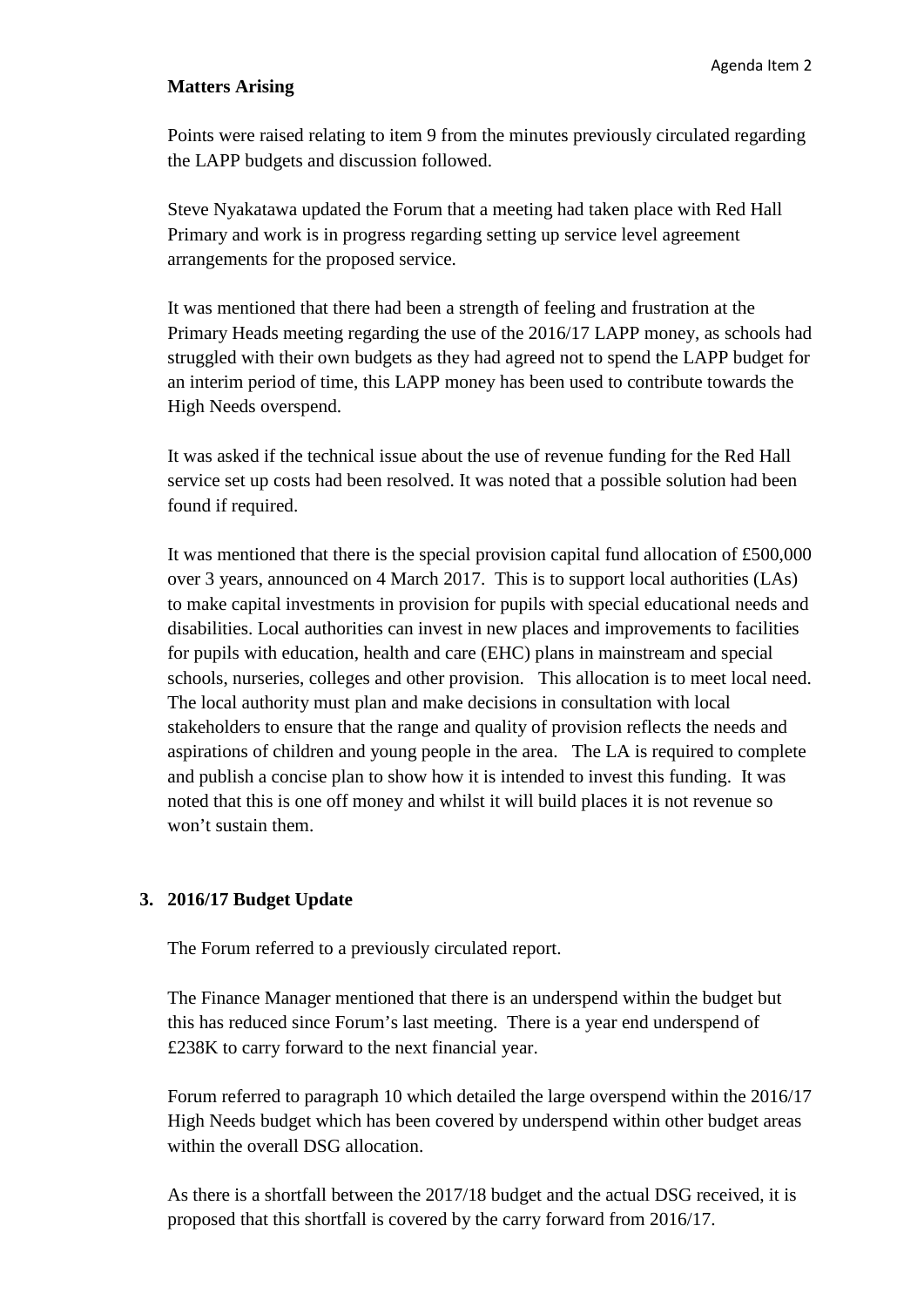There is a possibility that the introduction of the 30 hours free childcare for 3 and 4 year olds from September could require funds from the underspend, because, as yet, it is not known what the take up will be.

The underspend may also need to be used to offset any pressures that may arise within the high needs budget during 2017/18.

It is not envisaged that there will be any underspend within 2017/18 budget.

Paragraphs 15 and 16 were noted and paragraph 17 was agreed. For paragraph 18 it was agreed that underspend carried forward from the 2016/17 budget can be ring fenced for the early years 2018/19 funding formula but any underspend that may occur from the 2017/18 budgets should be looked at separately at the end of the 2017/18 financial year.

## **4. 2017/18 Budget Update**

Forum referred to a previously circulated report.

It was noted that the budget had decreased due to recoupment. Paragraph 6 of the report highlighted the changes within the budget.

Post 16 Places - The amount of funding transferred into the DSG allocation for 2017/18 was £486k, based upon 81 places. Places have now increased to 91 and therefore an extra £40k has been recouped, over resources received. This was not built into the budget, so causes a pressure.

Growth Funding – The EFA have recouped £60k, less than was built into the budget, therefore this frees up resource.

It was asked if a letter of complaint should be sent to the EFA in respect of the £40k shortfall.

It was brought to Forum's attention that place funding could be clawed back from Beaumont Hill due to the Ofsted report.

A discussion was held about how expensive out of area specialist placements are and the huge lack of provision within Darlington for students with specialist needs.

Forum noted paragraph 11 and agreed to paragraph 12.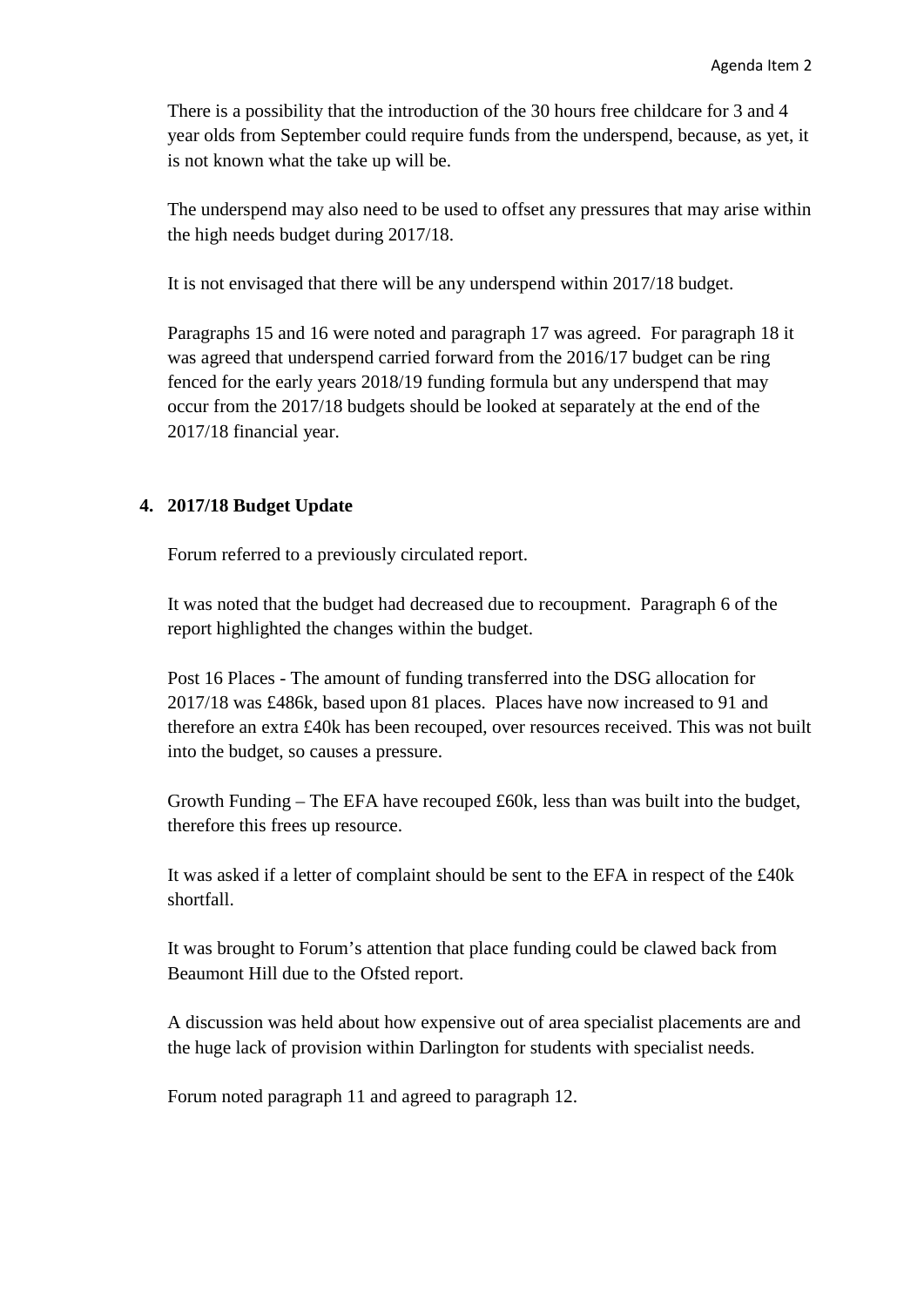## **5. Social Communication Outreach Service (SCOS)**

Forum referred to a previously circulated report.

Forum was asked to consider the continuation of the post of Assistant Co-ordinator at Hurworth School.

It was explained to Forum the benefits and efficiencies this post has provided and how reports are now turned around so much faster (often within days and not weeks).

Forum were asked to consider funding the post for one more year, funded from the 2016/17 underspend. This had been brought up at the Primary and Secondary Heads meetings and had gained huge support from both.

Funding of the post for future years will return to Forum for consideration again next year.

Forum agreed the recommendation (paragraph 12).

## **6. School Forum Work Update**

Forum referred to a previously circulated report, the purpose of which was to update Forum on the review of the high needs services and related activity.

It was confirmed that there had been over 10 applications for September starts in the Resource Bases it is expected that most bases are close to full in September.

A meeting was held between Durham Music Service (DMS), Head of Education and the School Forum Officer. DMS have approached the LA to request an uplift to the remissions funding for delivering the music provision for FSM children, however, DMS have noted that this is not possible from the DSG as this is funded from the central budget which cannot be increased in 2017/18. The Forum noted the request from the Manager of DMS to attend a Joint Heads meeting where this can be discussed further.

The Future in Mind group are to reconvene and school representation will be sought.

The LA Accessibility Strategy has been agreed. It is relevant to maintained schools and meetings are set up to review their Accessibility plans and actions. All schools will be required to ensure actions are complete to audit and review their Accessibility plans by  $30<sup>th</sup>$  June 2017. All reviewed documents will be linked to the Local Offer. A traded service is also being offered to Academies.

Forum noted the recommendations within the report.

A discussion was had and questions were asked about some of the high needs services within Darlington. The main points were: